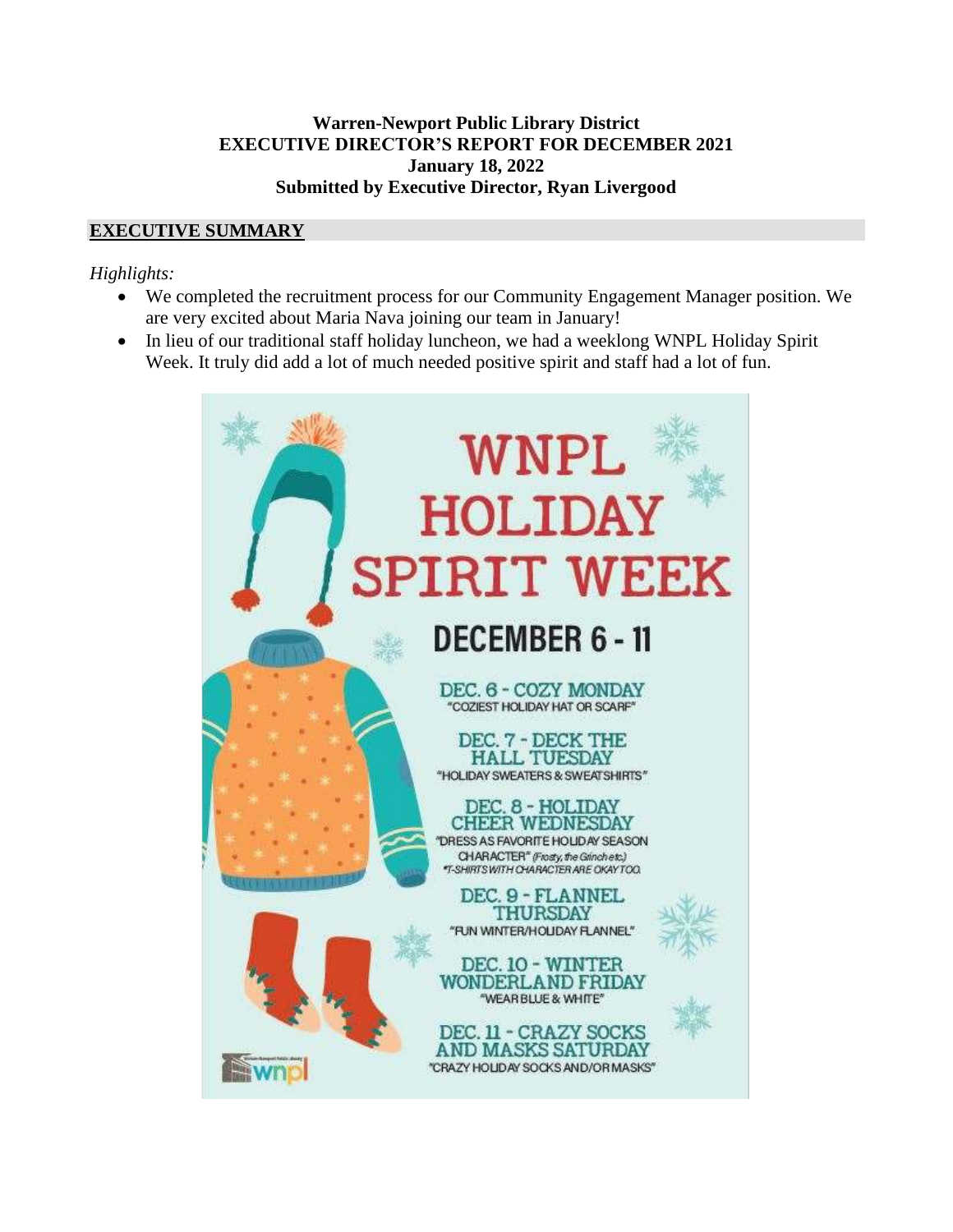*Meetings, programs, training attended:*

- ILA Public Policy Committee Meeting (12/6).
- Exchange Club Board Meeting (12/7).

#### *Special plans for coming month:*

- Onboarding for Community Engagement Manager.
- New Trustee Orientation.

#### *Special plans for the near future:*

- $\bullet$  50<sup>th</sup> anniversary celebration planning.
- Formal "Work Smarter, Not Harder" recognition rollout.
- *Library Connections* back from hiatus.

### **ADMINISTRATION**

**EDI:** The EDI Committee met on December 14. Personal pronoun buttons will be available for staff in January. The EDI Committee will respond to a survey designed to help with planning for 2022. It was Nancy Luque Osuji's last meeting as the interim chair of the EDI Committee. She did an excellent job in this role and I am very appreciative of her efforts. Our new Community Engagement Manager, Maria Nava, will become the chair of the EDI Committee in January.

**Friends:** The Friends will meet on January 27. Agenda items include a vote on a revision to their Constitution that will allow virtual meetings and the selections from the nominating committee for Vice-President, Treasurer, and two directors.

#### **Fundraising:**

| Fundraising through December |            |                     |
|------------------------------|------------|---------------------|
|                              |            |                     |
|                              | December   | <b>Year to Date</b> |
| <b>Annual Fund</b>           | \$5,240.00 | \$6,065.00          |
| Gifts                        | 52.77      | 202.77              |
| Total                        | 5,292.77   | 6,267.77            |
|                              |            |                     |

#### **Personnel:**

Status of Organization: December Number of full-time employees: 37 Number of part-time employees: 43 TOTAL number of employees: 80 Full-time equivalents: 57.24 New hires: None Separations: None Changes: None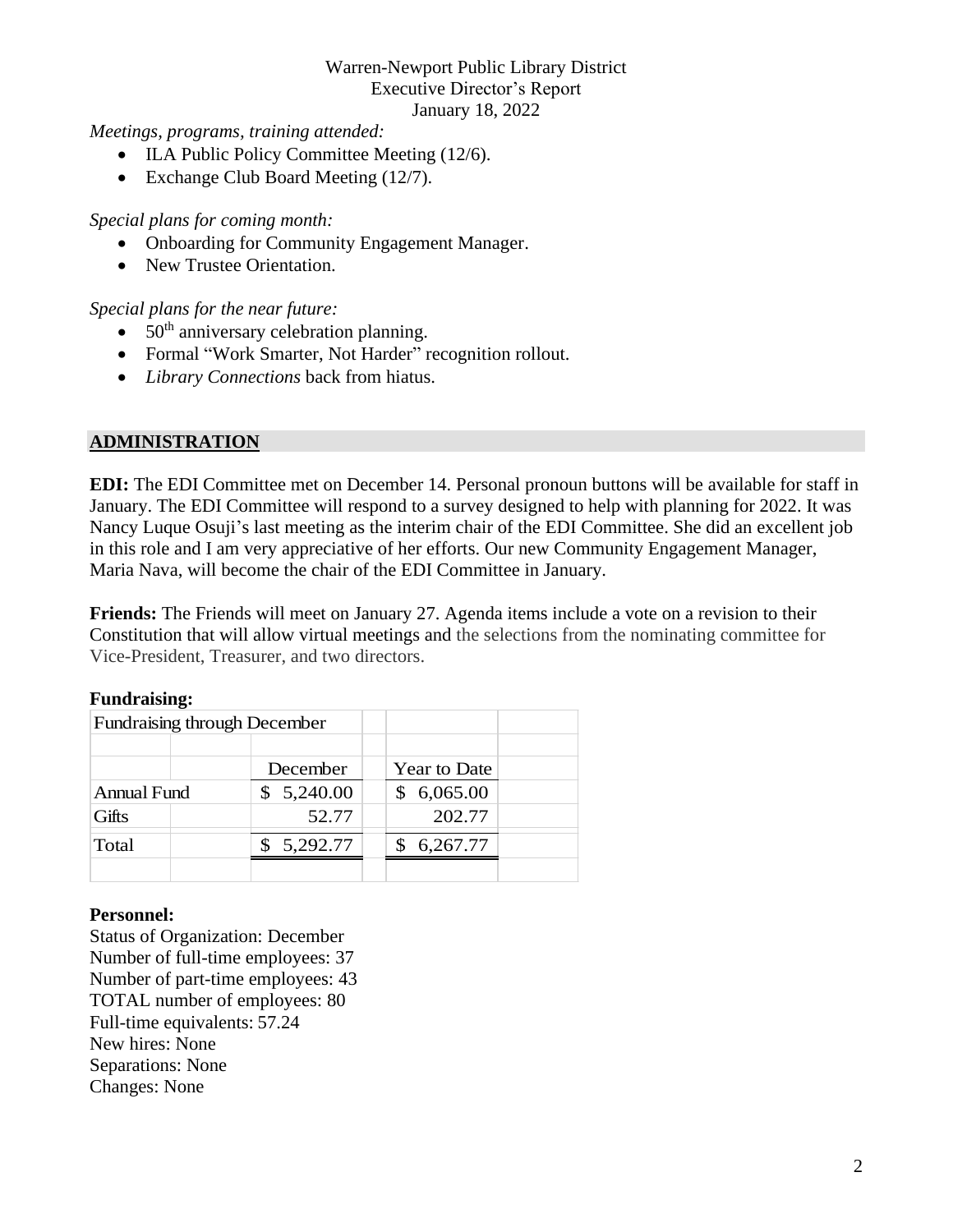# **Volunteers:**

Volunteers worked in Book Ends, provided support for TAG, prepared make and takes, assisted with teen-related projects and a teen tech program, and worked on Outreach clerical projects.

# **Workshops, programs and training attended:**

| <b>Date</b> | <b>Title</b>                                    | <b>Hours</b>   | <b>Staff</b>              |
|-------------|-------------------------------------------------|----------------|---------------------------|
| 12/1        | <b>Personal Pronouns</b>                        | $\mathbf{1}$   | Rachel, Karen, Nancy S.,  |
|             |                                                 |                | Amy M. Donna K., Hema     |
|             |                                                 |                | S., Peggy M., Kate F.,    |
|             |                                                 |                | Rebekah, April, Jenny,    |
|             |                                                 |                | Joanne, Paula, Vicki P.,  |
|             |                                                 |                | Vicky S., Noreen, Doreen, |
|             |                                                 |                | Fern, Nancy LO, Ryan      |
| 12/21       | <b>Personal Pronouns</b>                        | $\mathbf{1}$   | Justine                   |
| 12/22       | <b>Materials Challenges</b>                     | 1              | Rachel, Kathie, Rebekah,  |
|             |                                                 |                | April, Cheryl, Jenny,     |
|             |                                                 |                | Joanne, Vicky             |
| 12/23       | <b>Materials Challenges</b>                     | $\mathbf{1}$   | Amy B                     |
| 12/5        | <b>Personal Pronouns</b>                        | 1              | Amy B                     |
| 12/3        | <b>Lake County Library Marketers</b>            | 2.5            | Sandy                     |
| 12/7        | Monotype Webinar "the role of type in branding" | 1              | Karen                     |
| 12/9        | Communico Updates Lunch & Learn                 | .75            | Sandy                     |
| 12/15       | Gale Analytics: A Tool for Strategic Planning   | 1              | Sandy                     |
| 12/17       | Handling Materials Challenges - Eddie           | 1.5            | Sandy, Karen, Donna K.,   |
|             |                                                 |                | Amy M., Hema S., Kate F., |
|             |                                                 |                | Nancy LO, Ryan            |
| 12/20       | Intro to Procreate: Illustrating on the iPad    | 2.75           | Eric                      |
| 12/21       | <b>Harassment Training</b>                      | $\overline{2}$ | Karen, Donna K., Hema S., |
|             |                                                 |                | Peggy M., Kate F.,        |
|             |                                                 |                | Gretchen K., Eric,        |
| 12/21       | Realistic Paper Cut Illustrations in Procreate  | 3.5            | Eric                      |
| 12/22       | <b>Harassment Training</b>                      | 2.5            | Sandy                     |
| 12/23       | Design Great Stuff: How to Make Merch with      | 2.25           | Eric                      |
|             | Draplin                                         |                |                           |
| 12/27       | Second Review of Smruti's Office 365 Training   | $\mathbf{1}$   | Nancy S.                  |
| 12/15       | Kanopy training                                 | $\mathbf{1}$   | Donna K., Gretchen K.     |
| 12/15       | Using DDC and Web Dewey Effectively             | 3              | Hema S.                   |
| 12/16       | Getting Ready to Use the New RDA                | 1              | Hema S.                   |
| 12/8        | "Disclosure" - documentary on transgender       | 1.5            | April, Joanne             |
|             | portrayal in the media                          |                |                           |
| 12/7        | Why Wordless? Webinar / David Wiesner,          | $\mathbf{1}$   | Cheryl, Joanne, Vicky     |
|             | Matthew Cordell, Barbara Lehman, Chris          |                |                           |
|             | Raschka                                         |                |                           |
|             |                                                 |                |                           |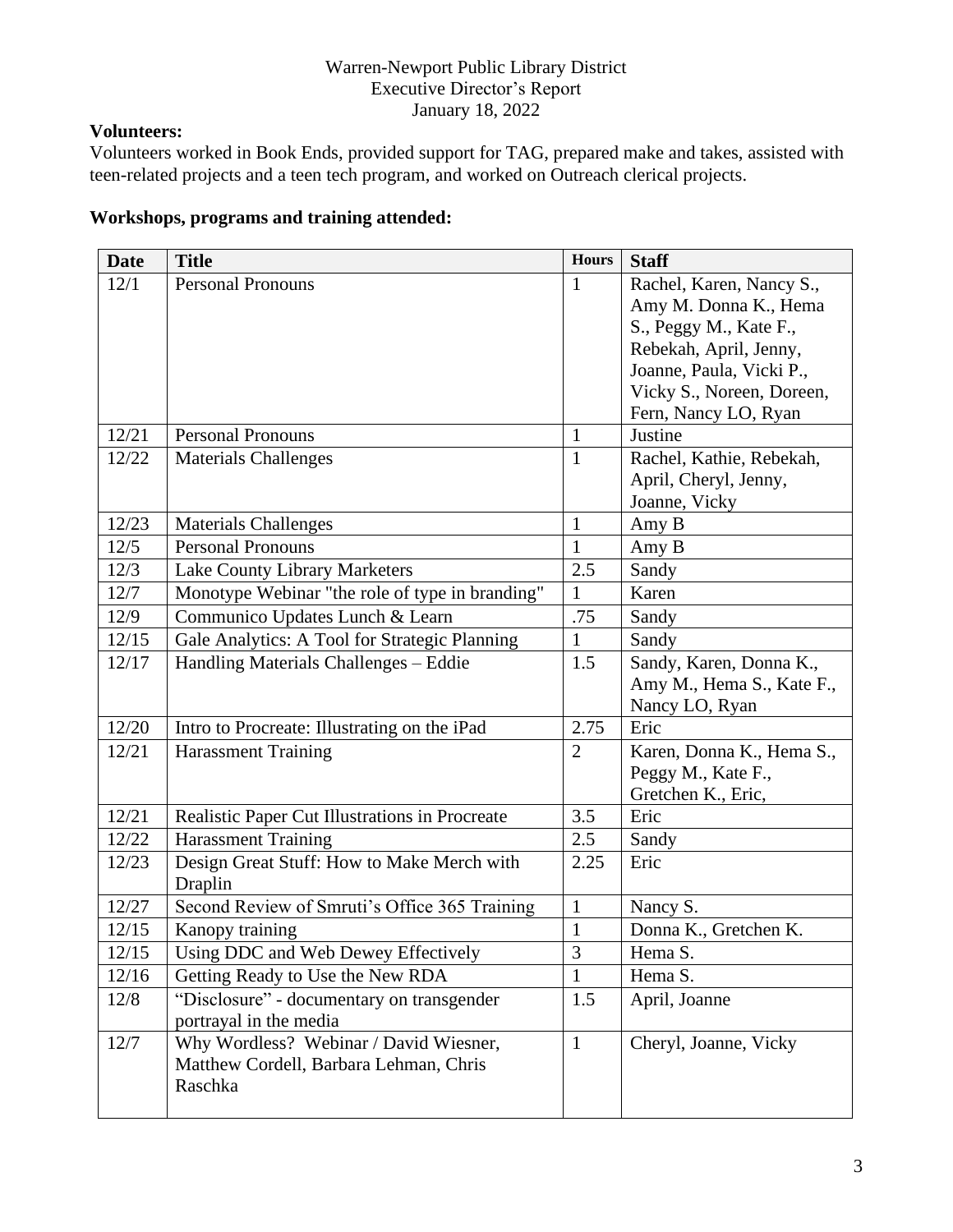|       | Jailual y To, 2022                                |                |                             |
|-------|---------------------------------------------------|----------------|-----------------------------|
| 12/7  | Why Wordless? Webinar / David Wiesner, Molly      | $\mathbf{1}$   | Cheryl, Vicky               |
|       | Bang, Marla Frazee, Eric Rohmann                  |                |                             |
| 12/9  | Picture This: Home and Community - Booklist       | $\mathbf{1}$   | Cheryl                      |
|       | Webinar / Lian Cho, Kevin Henkes, Oge             |                |                             |
|       | Mora, Dan Santat                                  |                |                             |
|       |                                                   |                |                             |
| 12/16 | <b>Rethinking Phonological Awareness</b>          | $\mathbf{1}$   | Cheryl                      |
|       | Instruction: Focusing on What Matters; Dr. Susan  |                |                             |
|       | <b>Brady</b>                                      |                |                             |
| 12/21 | Favorite Picture Books 2021 with Betsy Bird and   | $\mathbf{1}$   | Cheryl, Jenny, Paula        |
|       | <b>Brian Wilson</b>                               |                |                             |
| 12/8  | B&N Midday Mystery Virtual Event series,          | $\mathbf{1}$   | Joanne                      |
|       | featuring YA authors E. Lockhart, Karen M.        |                |                             |
|       | McManus, Natasha Preston, & Holly Jackson         |                |                             |
| 12/18 | Webinar with Steve Sheinken author of Fallout     | $\mathbf{1}$   | Vicky                       |
| 12/28 | <b>All-Staff Training: Collection Development</b> | $\mathbf{1}$   | Jenny                       |
|       | Overview                                          |                |                             |
| 12/17 | <b>Handling Material Challenges</b>               | 1.5            | Alyssa, Fern, Liz           |
| 12/4  | <b>Anti-Harassment Training</b>                   | $\overline{2}$ | Alyssa, Betty, Doreen, Liz, |
|       |                                                   |                | Angela, Cheryl, Fern        |
| 12/8  | <b>ABOS</b> Serving Immigrants and Refugees       | $\mathbf{1}$   | Alyssa                      |
| 12/16 | Penguin Young Readers Spring 2022 Release         | 1.25           | Alyssa                      |
|       | Preview                                           |                |                             |
| 12/28 | Hollaback!'s Stand Up Against Street Harassment   | $\mathbf{1}$   | Alyssa                      |
| 12/17 | Precoro for Requesters                            | 1              | Liz                         |
| 12/16 | Tackling Racism and Bias in the Library Catalog   | $\mathbf{1}$   | Nancy LO                    |

# **Safety and Security Statistics:**

- Patron Assists: 83
- Staff Assists: 0
- Mask Warning: 6
- No mask: Went through approximately 2 boxes of masks
- Behavioral Contacts: 4
- Unattended Children: 0
- Book Donations: 24
- Room Set-Ups: 0
- Gurnee Police & Fire Assists: 0
- Suspended Patrons: 0
- Patrons asked to leave EOD: 0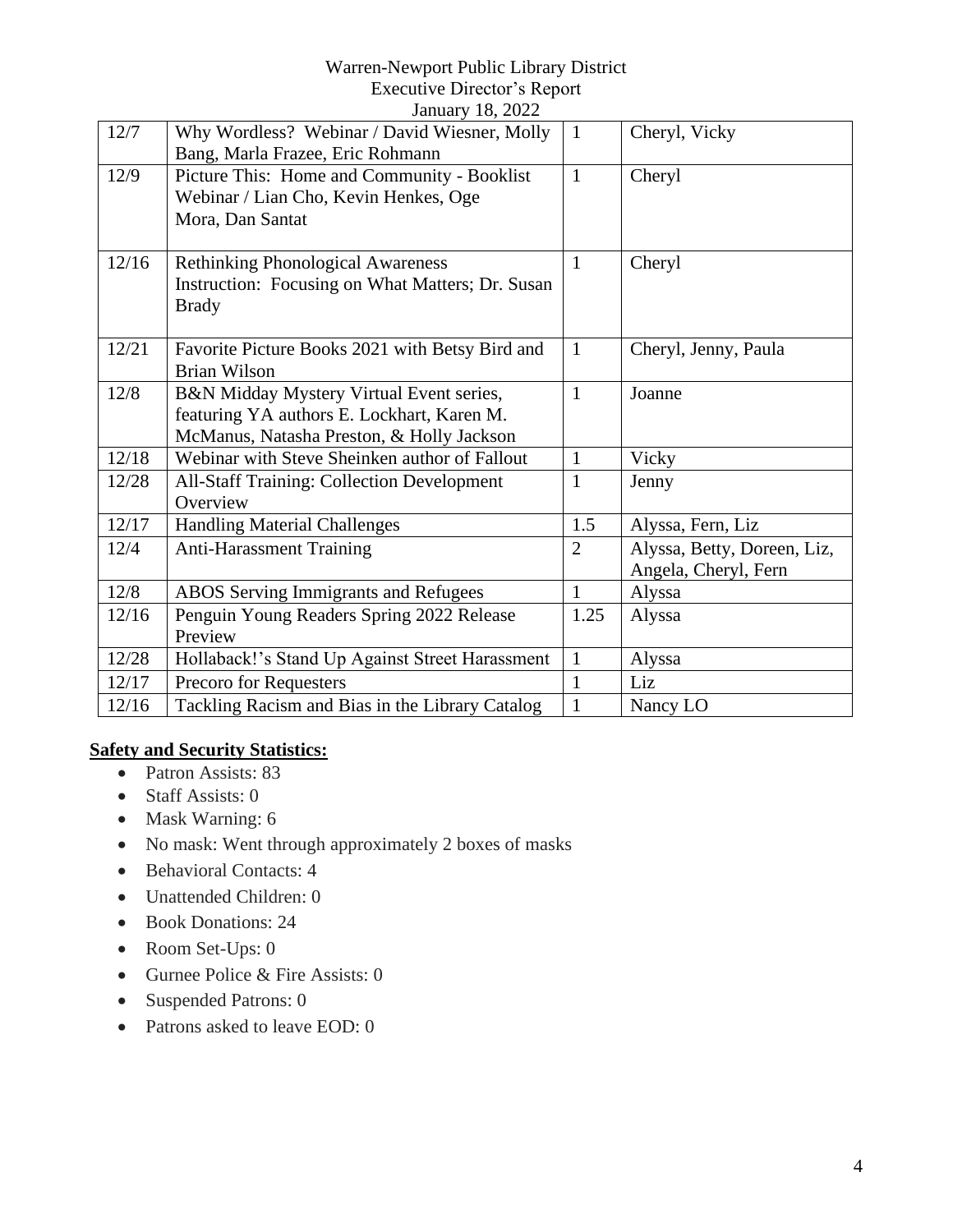#### **Requests under the Freedom of Information Act (FOIA):**

| <b>Requester</b>         | <b>Nature of Request</b>           | <b>Date Requested</b> | <b>Date Replied</b> |
|--------------------------|------------------------------------|-----------------------|---------------------|
| <b>AFSCME Council 31</b> | List of employees and union status | 12/20/2021            | 12/20/2021          |
|                          |                                    |                       | <i>(extension)</i>  |
|                          |                                    |                       | requested and       |
|                          |                                    |                       | granted)            |

# **ADULT SERVICES**

- Manager met with appropriate staff about spring programming and pathfinders.
- Manager and other department staff met with reps from AARP to learn about the scheduling software.
- Eliminated the clipboard for signing patrons up for the internet saving paper for the sign up sheets and receipt paper. **(WSNH)**

### **CIRCULATION**

- 90-day evaluation for new hire completed.
- Received file for NCOA (National Change of Address), targeting January for set up.
- All team members in Circulation Services have completed harassment training.

# **COMMUNICATIONS**

- The lobby display case was updated with a new theme of "The Science of Snow".
- Book Ends display case was updated with a Friends of WNPL Creative Writing Contest theme.
- Holiday decorations with a generic winter theme were placed on the public floor.
- Assisted staff with Holiday Spirit Week displays and materials.
- Friends of WNPL Creative Writing Contest materials emailed to school contacts on 12/14.
- Two enews blasts were sent out this month.
- Several Book Talks were filmed in association with the Adult Services department.
- Website/Wordpress training was conducted between Communications, Adult Services and Youth Services on Dec. 13.
- Nearly 130 pieces of social media content were created and posted. Highlights included holiday closings, staff Holiday Spirit Week, mobile device services, and vaccine clinic and food pantry service shares. **(EDI)**
- Projects this month included: Broken Hearts/Empty Wallet, Grow Your Mind (**EDI**), Who Handles That composite for staff (**WSNH**), LGBTQ+ pathfinder, Homeschooling services pathfinder, numerous other pathfinders and display signs. **(EDI)**

# **FACILITIES**

- Anderson Pest Control conducted their monthly inspection.
- Rooftop HAVC unit #2 is offline for service. Waiting on parts and safe rooftop conditions to make repairs. RTU #1 is currently supplying heated air to Coco's Cove which is normally provided by RTU #2.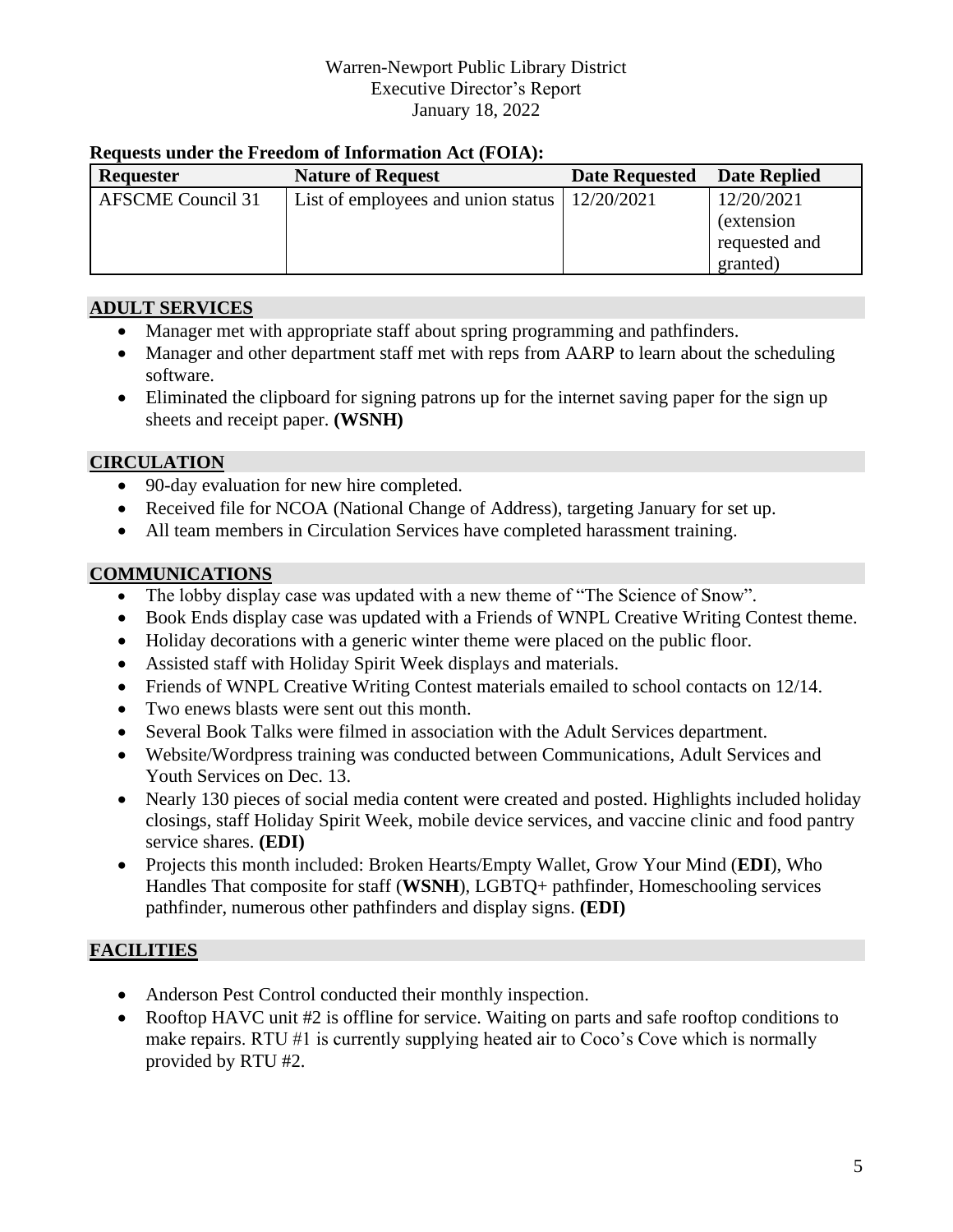January 18, 2022

### **INFORMATION TECHNOLOGY**

- Began staff implementation of Microsoft 365.
- Worked with Facilities and Siemens technician to finalize new BAS computer configuration.
- Worked on and resolved 61 help desk requests.

#### **OUTREACH**

- Bookmobile passed its Safety Inspection on 12/17.
- Preventative Maintenance service completed on Bookmobile on 12/22.
- Bookmobile began the annual two week hiatus on 12/27.

#### **TECHNICAL SERVICES**

- Continued to add the first name to adult biography collection.
- Received and tested new disc cleaning machine.

### **YOUTH SERVICES**

- Finished a comprehensive weed in Coco's Cove.
- Worked with shelvers to move Board Book, Concept Book, and Little Sprouts Backpack collections in Coco's Cove.
- Jenny H. and Elise F. met with Sandy for Wordpress training.
- We offered the Gingerbread House kits as a Make'n'Take option for the second year in a row. All 50 kits were picked up within 15 minutes.
- Created Take'n'Make kits to help students studying for finals. This replaced our very popular Finals Café from pre-COVID. The kits were popular and brought new teens into the library.

### **DECEMBER STATISTICS**

#### **MAIN LIBRARY DECEMBER CIRCULATION**

|                            |              |              |              |              |              |              | <b>PREVIOUS</b> | <b>PERCENT</b> |
|----------------------------|--------------|--------------|--------------|--------------|--------------|--------------|-----------------|----------------|
|                            | <b>DEC</b>   | <b>DEC</b>   | <b>DEC</b>   | Y.T.D.       | Y.T.D.       | Y.T.D.       | Y.T.D.          | <b>CHANGE</b>  |
| <b>TYPE OF MATERIAL</b>    | <b>ADULT</b> | <b>YOUTH</b> | <b>TOTAL</b> | <b>ADULT</b> | <b>YOUTH</b> | <b>TOTAL</b> | <b>TOTAL</b>    | Y.T.D.         |
| <b>Audiobooks</b>          | 422          | 179          | 601          | 2,669        | 1,138        | 3,807        | 3,670           | 3.7%           |
| <b>Kits</b>                | 0            | 123          | 123          | 0            | 898          | 898          | 562             | 59.8%          |
| <b>Books</b>               | 7,773        | 10,201       | 17,974       | 51,341       | 76,930       | 128,271      | 97,216          | 31.9%          |
| <b>Music Compact Discs</b> | 1,067        | 63           | 1,130        | 5,121        | 477          | 5,598        | 3,938           | 42.2%          |
| DVDs/Blu-rays              | 5,311        | 646          | 5,957        | 30,041       | 4,481        | 34,522       | 34,035          | 1.4%           |
| Magazines                  | 567          | 27           | 594          | 4,278        | 318          | 4,596        | 972             | 372.8%         |
| Video Games                | 478          | 0            | 478          | 3,032        | $\mathbf 0$  | 3,032        | 1,942           | 56.1%          |
| Videoplayers               | $\Omega$     | 10           | 10           | 0            | 104          | 104          | 49              | 112.2%         |
| <b>Umbrellas</b>           | 0            | 0            | 0            | 0            | 0            | 0            | 0               | N/A            |
| <b>Telescopes</b>          | 6            | 0            | 6            | 29           | $\Omega$     | 29           | 3               | 866.7%         |
| <b>Backpacks</b>           | 0            | 11           | 11           | 0            | 96           | 96           |                 | 9500.0%        |
| Launchpads                 | 0            | 8            | 8            | 0            | 71           | 71           | 67              | 6.0%           |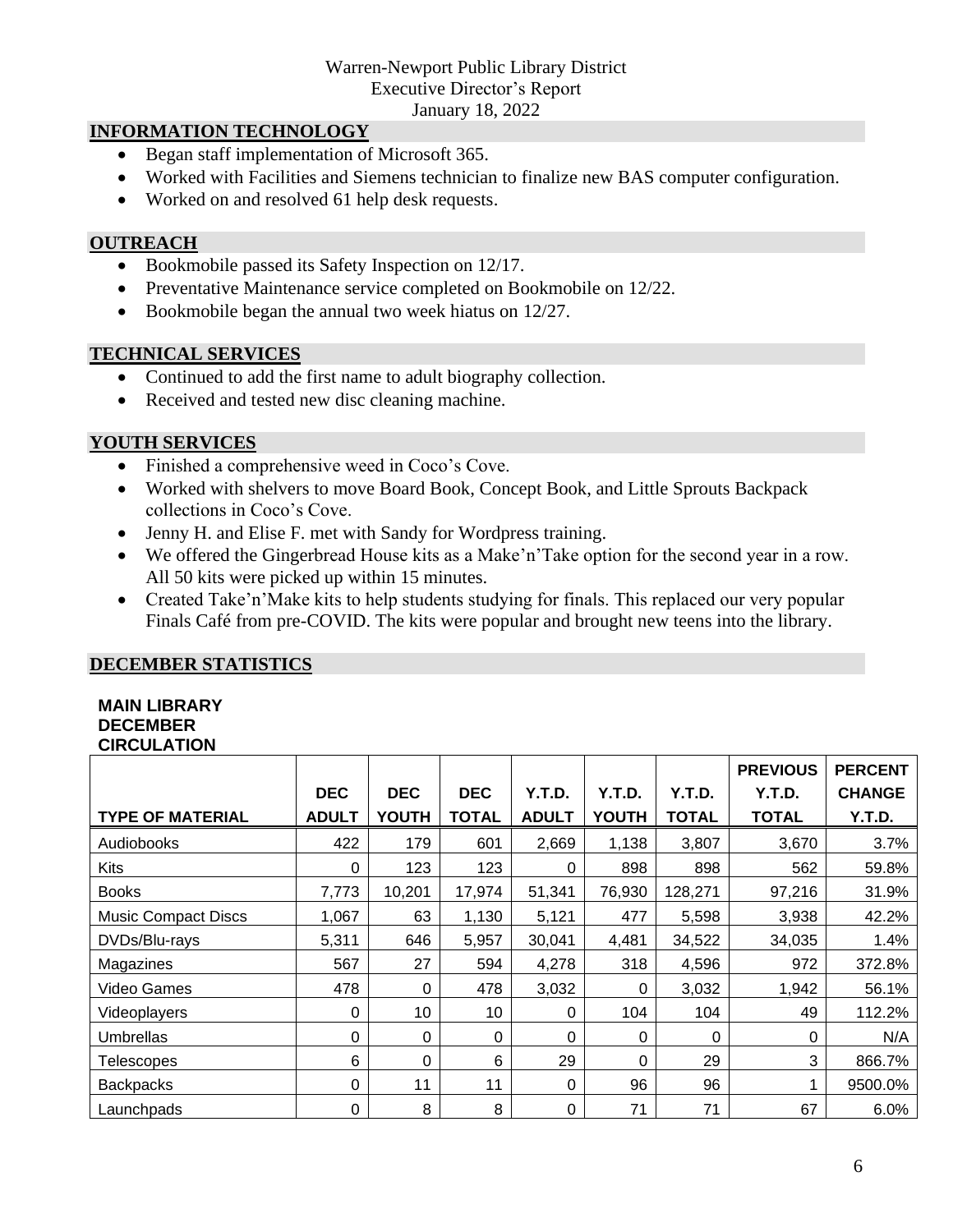| Hotspots               | 118    | 0      | 118    | 868     | 0      | 868     | 180     | 382.2%   |
|------------------------|--------|--------|--------|---------|--------|---------|---------|----------|
| ebooks (MMM, Hoopla)   | 4,147  | 0      | 4,147  | 16,500  | 0      | 16,500  | 19,931  | $-17.2%$ |
| eaudiobooks (MMM,      |        |        |        |         |        |         |         |          |
| Hoopla)                | 4,024  | 0      | 4,024  | 20,908  | 0      | 20,908  | 21,880  | $-4.4%$  |
| evideo (MMM, Hoopla)   | 305    | 0      | 305    | 2,038   | 0      | 2,038   | 2,940   | $-30.7%$ |
| emusic (Hoopla)        | 115    | 0      | 115    | 650     | 0      | 650     | 922     | $-29.5%$ |
| emagazines (Overdrive) | 228    | 0      | 228    | 957     | 0      | 957     | 1,193   | $-19.8%$ |
| ecomicbooks (Hoopla)   | 147    | 0      | 147    | 9,689   | 0      | 9,689   | 10,596  | $-8.6%$  |
| <b>Total emedia</b>    | 8,966  | 0      | 8,966  | 50,742  | 0      | 50,742  | 57,462  | $-11.7%$ |
| <b>MAIN LIBRARY</b>    |        |        |        |         |        |         |         |          |
| <b>SUBTOTAL</b>        | 24,708 | 11,268 | 35,976 | 148,121 | 84,513 | 232,634 | 200,097 | 16.3%    |
|                        |        |        |        |         |        |         |         |          |

\*\*MMM=MyMediaMall

# **OUTREACH CIRCULATION**

|                            |              |              |            |              |                |              | <b>PREVIOUS</b> | <b>PERCENT</b> |
|----------------------------|--------------|--------------|------------|--------------|----------------|--------------|-----------------|----------------|
|                            | <b>DEC</b>   | <b>DEC</b>   | <b>DEC</b> | Y.T.D.       | Y.T.D.         | Y.T.D.       | Y.T.D.          | <b>CHANGE</b>  |
| <b>TYPE OF MATERIAL</b>    | <b>ADULT</b> | <b>YOUTH</b> | TOTAL      | <b>ADULT</b> | <b>YOUTH</b>   | <b>TOTAL</b> | <b>TOTAL</b>    | Y.T.D.         |
| Audiobooks                 | 10           | 0            | 10         | 34           | 9              | 43           | 140             | $-69.3%$       |
| <b>Kits</b>                | 0            | 19           | 19         | 0            | 30             | 30           | 55              | $-45.5%$       |
| <b>Books</b>               | 246          | 721          | 967        | 1,105        | 3,548          | 4,653        | 3,284           | 41.7%          |
| <b>Music Compact Discs</b> | 12           | 3            | 15         | 26           | 10             | 36           | 85              | $-57.6%$       |
| DVD's                      | 187          | 20           | 207        | 832          | 64             | 896          | 812             | 10.3%          |
| Magazines                  | 36           | 0            | 36         | 235          | $\overline{0}$ | 235          | 151             | 55.6%          |
| Miscellaneous              | 4            | 0            |            | 6            | 0              | 6            | 0               | N/A            |
| <b>OUTREACH SUBTOTAL</b>   | 492          | 763          | 1,255      | 2,238        | 3,661          | 5,899        | 4,527           | 30.3%          |

## **TOTAL CIRCULATION**

|                    |              |            |              |         |               |         | <b>PREVIOUS   PERCENT</b> |               |
|--------------------|--------------|------------|--------------|---------|---------------|---------|---------------------------|---------------|
|                    | <b>DEC</b>   | <b>DEC</b> | <b>DEC</b>   | Y.T.D.  | Y.T.D.        | Y.T.D.  | Y.T.D.                    | <b>CHANGE</b> |
|                    | <b>ADULT</b> | YOUTH I    | <b>TOTAL</b> | ADULT   | YOUTH   TOTAL |         | <b>TOTAL</b>              | Y.T.D.        |
| <b>GRAND TOTAL</b> | 25.200       | 12.031     | 37.231       | 150,359 | 88,174        | 238,533 | 204,624                   | 16.6%         |